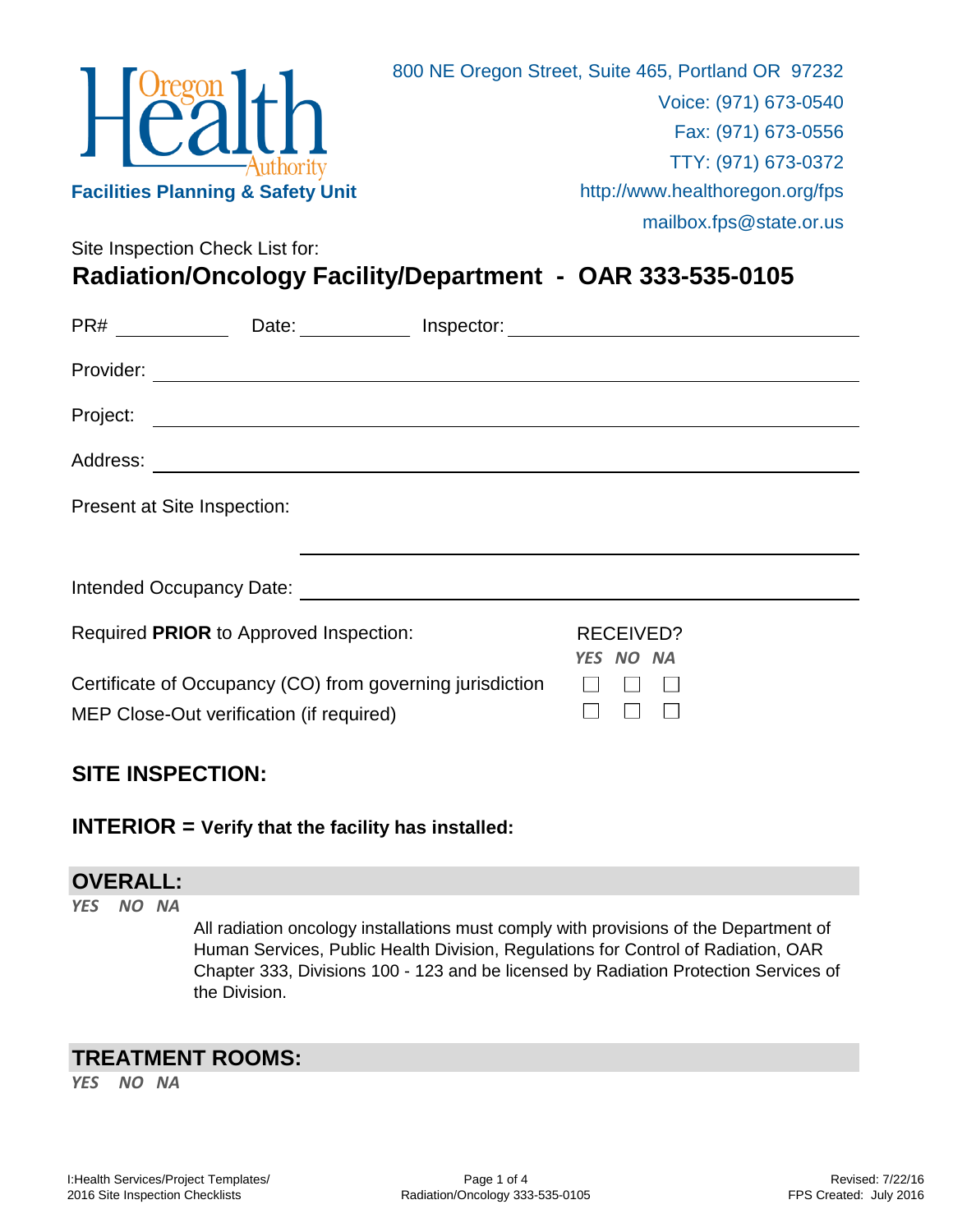|  |              | Rooms and control areas shall be provided as necessary to accommodate the<br>radiation oncology functional program. Equipment manufacturer's recommendations<br>should be sought and followed. $333-535-0105(1)(a)$                                 |
|--|--------------|-----------------------------------------------------------------------------------------------------------------------------------------------------------------------------------------------------------------------------------------------------|
|  |              | Any radiotherapeutics (i.e. cobalt linear accelerators, high dose rate after loading, etc.)<br>treatment room shall be sized in accordance with manufacturers' recommended<br>standards and shall accommodate a stretcher.<br>$333-535-0105(1)(a)$  |
|  |              | Control areas shall have visual and audio contact with the patient in the treatment<br>room as appropriate to the radiation protection needs of the equipment.<br>333-535-0105 (1)(b)                                                               |
|  |              | If invasive procedures take place in the treatment room, the room must also meet the<br>rules for surgery facilities $333-535-0105(1)(c)$                                                                                                           |
|  | $\mathsf{I}$ | Hyperthermia room, when provided, shall be of adequate size to accommodate<br>equipment, stretcher, and a hand-washing station. This may be combined with an<br>examination room. 333-535-0105 (1)(d)                                               |
|  |              |                                                                                                                                                                                                                                                     |
|  |              | <b>TREATMENT SUPPORT AREAS:</b>                                                                                                                                                                                                                     |
|  |              | Simulator room and control area shall be sized to accommodate equipment and<br>stretcher per the manufacturers' recommendations. A hand-washing station shall be<br>provided within the room.<br>$333-535-0105(2)(a)$                               |
|  |              | The control area shall have visual and audio contact with the simulator room<br>333-535-0105 (2)(b)                                                                                                                                                 |
|  |              | Darkroom or film processing area shall be convenient to the treatment rooms9s) and<br>simulator area, and shall include a utility sink in or convenient to this area. Film<br>storage for unprocessed film shall be provided. 333-535-0105 (2)(c)   |
|  |              | Block fabrication, when provided, shall have seamless flooring and integral coved<br>base. Non-porous counter tops shall have back splash, and a hand-washing station<br>shall be provided. Exhaust hoods shall be provided.<br>333-535-0105 (2)(d) |

# **HOT LAB:**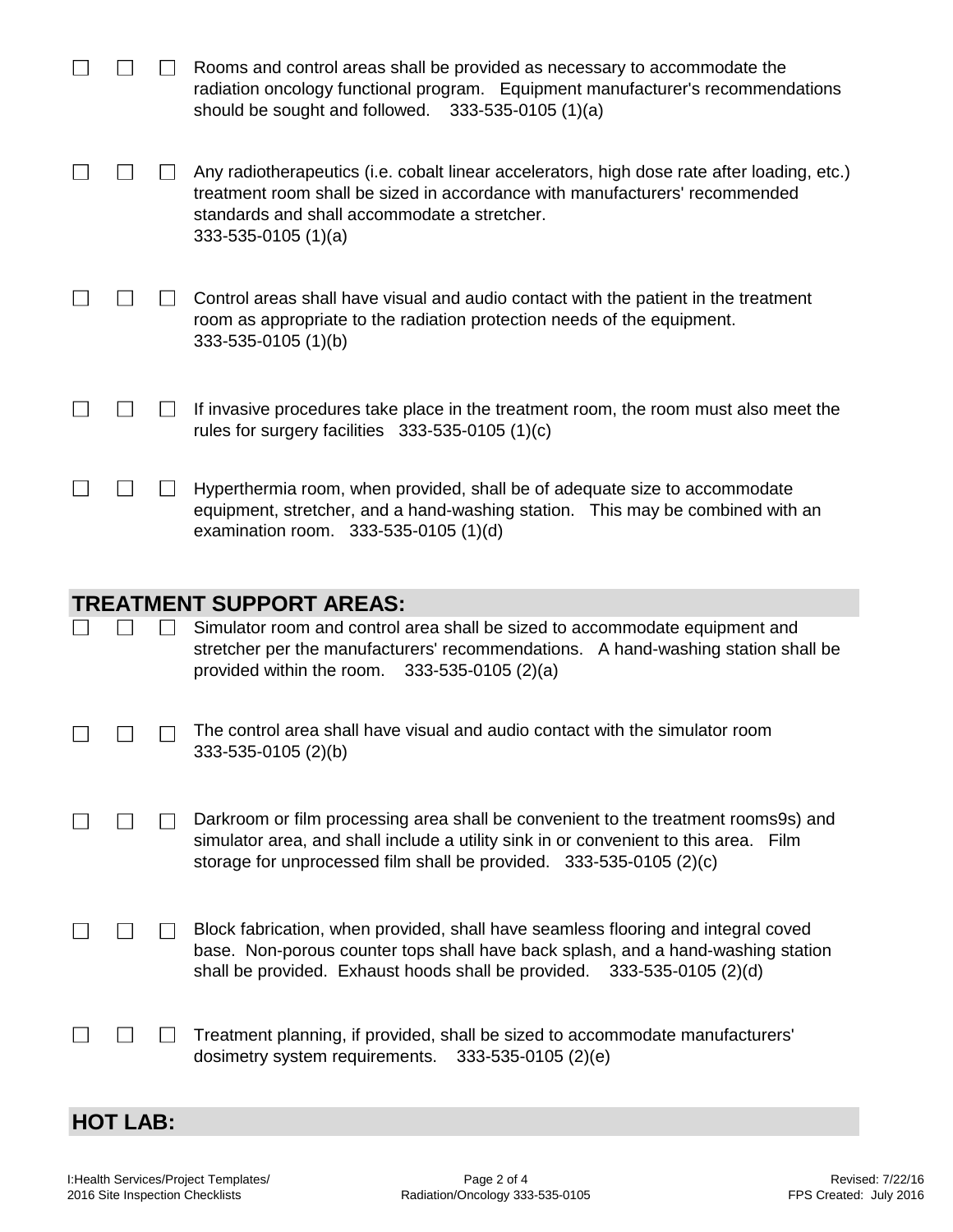| Non-porous counter tops with backsplash 333-535-0105 (3)(b)<br>333-076-0710 (4)<br>Adequate storage and work area:                                                                                                                                                                                                                                                                                  |  |
|-----------------------------------------------------------------------------------------------------------------------------------------------------------------------------------------------------------------------------------------------------------------------------------------------------------------------------------------------------------------------------------------------------|--|
|                                                                                                                                                                                                                                                                                                                                                                                                     |  |
| For multiple types of radioactive material<br>Adequate shielding<br>$\Box$<br>Security including additional support areas for cobalt room for hot lab storage                                                                                                                                                                                                                                       |  |
| Handwashing station shall be accessible and have filtration trap<br>$333 - 535 - 0105$ (3)(d)                                                                                                                                                                                                                                                                                                       |  |
| If radiopharmaceutical preparation is performed on site, an area adequate to house a<br>radio pharmacy shall be provided with appropriate shielding.<br>$333 - 535 - 0105$ (3)(e)                                                                                                                                                                                                                   |  |
| Space requirement shall include the following: $333-535-0105(3)(A)(i) - (iii)$                                                                                                                                                                                                                                                                                                                      |  |
| Adequate space for storage of radionuclides, chemicals for preparation, dose<br>calibrators, a film file area, and recordkeeping                                                                                                                                                                                                                                                                    |  |
| If pre-pared materials are used, storage and calculation area may be considerably<br>smaller than that for on site preparations                                                                                                                                                                                                                                                                     |  |
| Space shall be adequately provided for dose calibration, quality assurance, and record-<br>keeping.                                                                                                                                                                                                                                                                                                 |  |
| Radiation protection requirements. The area may still require shielding from other<br>portions of the facility: $333-535-0105$ (3)(B)                                                                                                                                                                                                                                                               |  |
| Construction requirements shall include the following:<br>333-535-0105 (3)(C)(i) - (iii)<br>Floors and walls constructed of materials that are easy to decontaminate<br>Vents and traps for radioactive gases shall be provided if such are used<br>Hoods for pharmaceutical preparation shall be in accordance with mechanical<br>requirements of OAR 333-535-0300 and other applicable standards. |  |

## **PATIENT SUPPORT AREAS:**

*YES NO NA*

 $\Box$ 

 $\Box$  $\Box$  Examination rooms equipped with: 333-535-0105 (4)(a)

 $\Box$  A hand washing station  $\Box$ 

At least one examination room shall accommodate stretcher patients